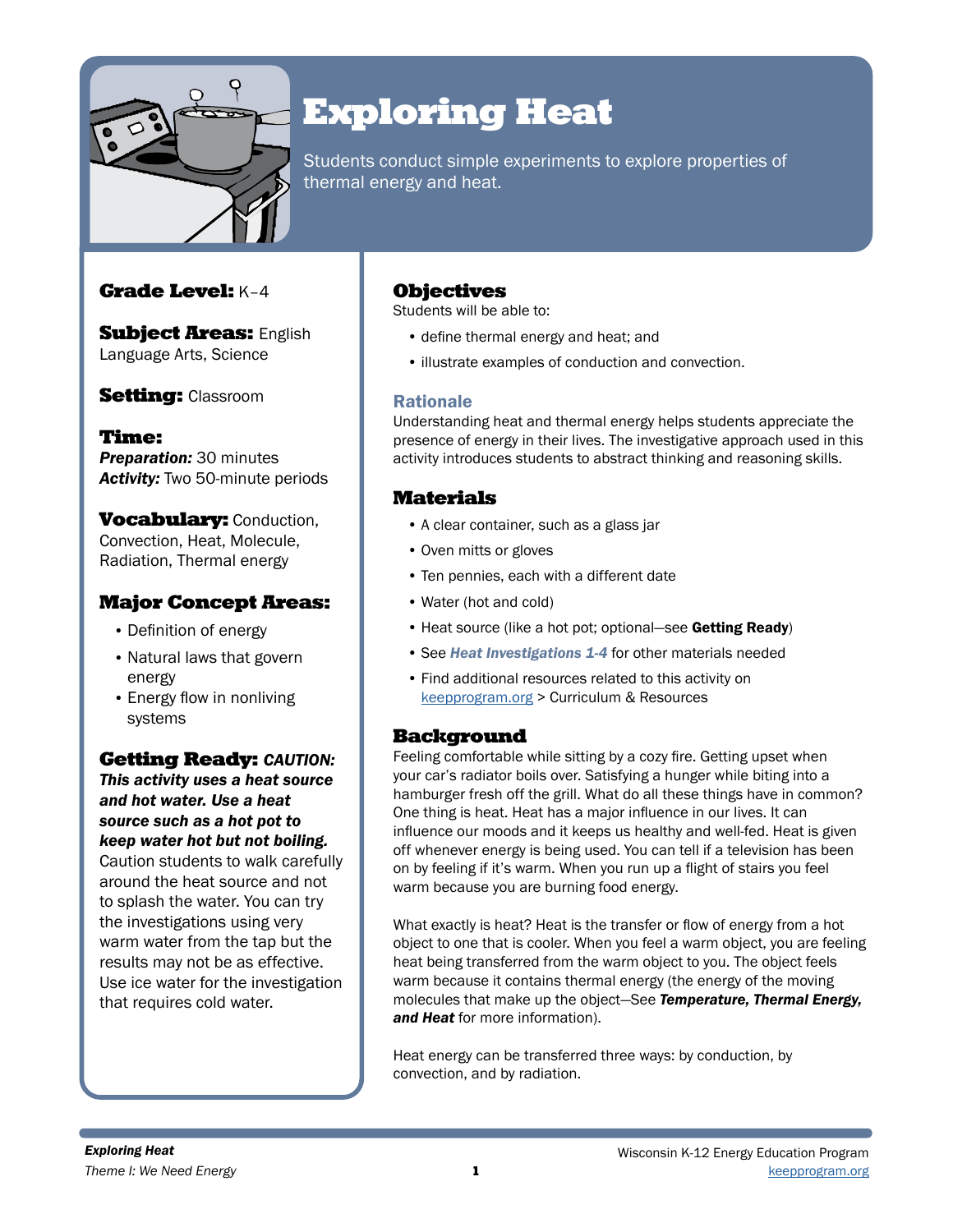Conduction is the transfer of heat energy from one molecule to another. This transfer occurs when molecules hit against each other, similar to a game of pool where one moving ball strikes another, causing the second to move. Conduction takes place in solids, liquids, and gases, but works best in materials that have simple molecules that are located close to each other.

Convection is the movement of heat by a liquid such as water or a gas such as air. The liquid or gas moves from one location to another, carrying heat along with it. This movement of a mass of heated water or air is called a current.

Heat travels from the sun by a process called radiation. Unlike convection and conduction, radiation does not travel from one molecule to another. Instead, heat energy travels as infrared rays, which are one form of

invisible light. When infrared rays strike a material, the molecules in that material move faster. In addition to the sun, light bulbs, irons, and toasters radiate heat. When we feel heat around these items, however, we are feeling convection heat (warmed air molecules) rather than radiated heat. In other words, we are feeling the air molecules that are energized by radiation rather than feeling the infrared rays. (See Extensions.)

You can't see heat, but you can see the evidence of heat. You might see the air shimmering over a radiator (convection), put your hand on a warm spoon that's been sitting in a hot bowl of soup (conduction), or notice that the sunshine feels warm on your skin (radiation). If you need more evidence of thermal energy or heat in your life, just feel your arm. Your body generates heat 24 hours a day!

## Temperature, Thermal Energy, and Heat

Thermometers measure temperature; they measure the level or degree of thermal energy in a substance. In other words, they measure how fast the molecules that make up the substance are moving. The molecules move faster in hot objects than they do in cooler materials. So, a thermometer helps us understand how hot or cold something is by letting us know how fast (the degree to which) its molecules are moving. The unit of measurement in a thermometer is degrees.

To measure the total amount of thermal energy in a substance, a different instrument is needed. A calorimeter determines the total quantity of energy contained in all the moving molecules within a substance. The measurement unit for thermal energy is calories.

For example, let's say you put a large pot of stew on the dinner table. If you remove one ladleful of the stew, the temperature of the stew in the pot and in the ladle will be the same because the molecules in both are moving at the same rate. The large pot of stew has more thermal energy, though. This difference in thermal energy is simply because there is more stew in the pot—the more stew, the more moving molecules, the more thermal energy. Proof of this is seen after some time has passed. The ladle of stew (with less thermal energy) cools off more quickly. The pot of stew will stay warm longer because it has more thermal energy.

Both stews will eventually cool down, of course. This is because of heat energy moving from the hot stew to the cooler surrounding air. Heat is the transfer or flow of energy from one object to another (such as from the hot soup to your tongue or from a radiator to the surrounding air). When something is "heated" this means energy flowed into it. You can measure the change in temperature by using a thermometer to record how fast the molecules are moving now compared to before the heat transfer. It is incorrect, however, to say a thermometer measures heat.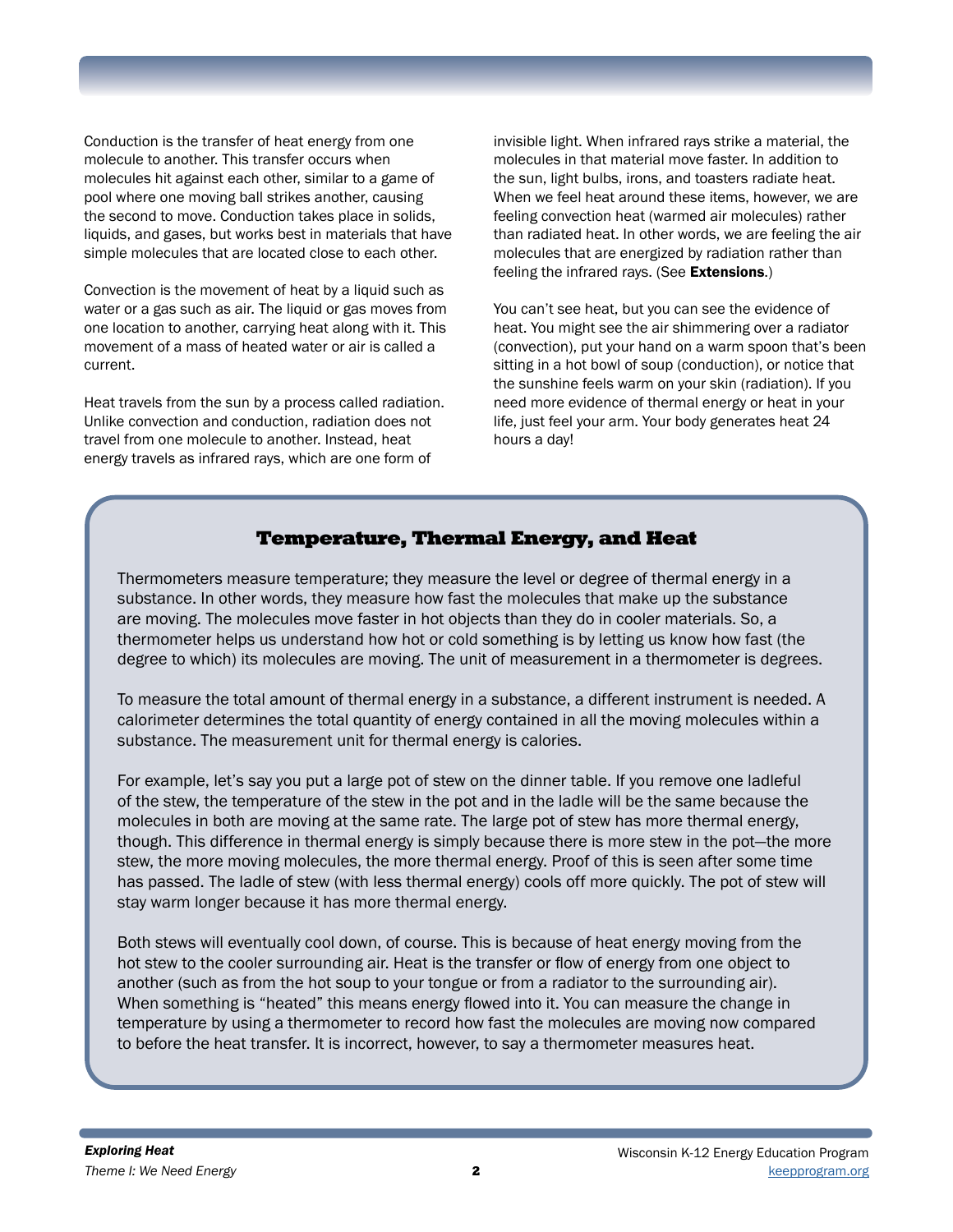# Procedure

### **Orientation**

Show students the ten pennies and put them in a container. Have one student select a penny out of the container and hold it tightly for a couple of minutes. Announce to the class that you will be able to identify which penny the student chose. Ask the student to replace the penny and mix them up inside the container. Select the penny which is the warmest; this should be the correct penny. See if the class can figure out how you knew which one to pick. Help students to understand that the student's body heated the penny.

## **Steps**

- **1.** Ask students how they know something contains thermal energy. To help students understand how thermal energy is stored in objects and makes them feel warm, have them participate in *Moving Molecules*. Depending on the level of your students, explain that heat is the flow of energy from one object to another (from a hotter object to a cooler one). Sometimes the object can be air. Heat energy is always flowing from the body to the surrounding air.
- 2. Tell the class that they will become scientists and investigate other properties of heat. Discuss how scientists observe things and try to explain (sometimes guess) what happened. Refer back to the "magic trick" where you selected the penny. Ask students what they observed and review their guesses or explanations for what happened. What did they have to do to find out the correct answer? They may have asked you outright or perhaps someone already knew the answer.
- 3. Have students conduct *Heat Investigations 1-4*. You may want to conduct each investigation as a class and discuss the results. With older students you can set up stations around the room and have students conduct independent investigations. Whether you demonstrate the investigations or have students work independently, encourage students to work in pairs or small groups and discuss their answers.
- 4. Tell students that they will be asked to figure out or explain what happened in the investigations. They should think carefully about their answers and then discuss what they think with friends. If you had students participate in the *Moving Molecules* demonstration, they can use that experience to help them explain the flow (transfer) of heat energy in these investigations.

## Moving Molecules

Tell students that objects, even air, are made up of tiny particles (too tiny for us to see without a very



powerful microscope) called molecules. These molecules are always moving. Compare a pot of boiling water to one that is cold. How would students imagine that the molecules are moving in the hot water compared to the cold water? Have students simulate the movement of molecules. Tell students to stand together near one end of the room. Instruct them to stand in place, but to move around. This represents molecules in a cold object (the molecules are moving—so they have some energy but not too much). Now tell students that they are molecules that are getting more thermal energy. They should begin moving about. Note how much space they need compared to when they had less energy.

## Closure

Have students share the results of their explanations. Discuss how they developed their explanations. If students were uncomfortable not knowing the answer, remind them that scientists often do not know the answer and often have to study for many years before they can provide a logical explanation. Because scientists have figured out how heat transfer energy, students can look up in a book or ask someone else for the right answer.

Review the definitions of conduction and convection. If students participated in *Moving Molecules*, challenge them to revise the simulation to illustrate each form of heat transfer.

## Assessment

### Formative

• How carefully did students observe or conduct the investigations?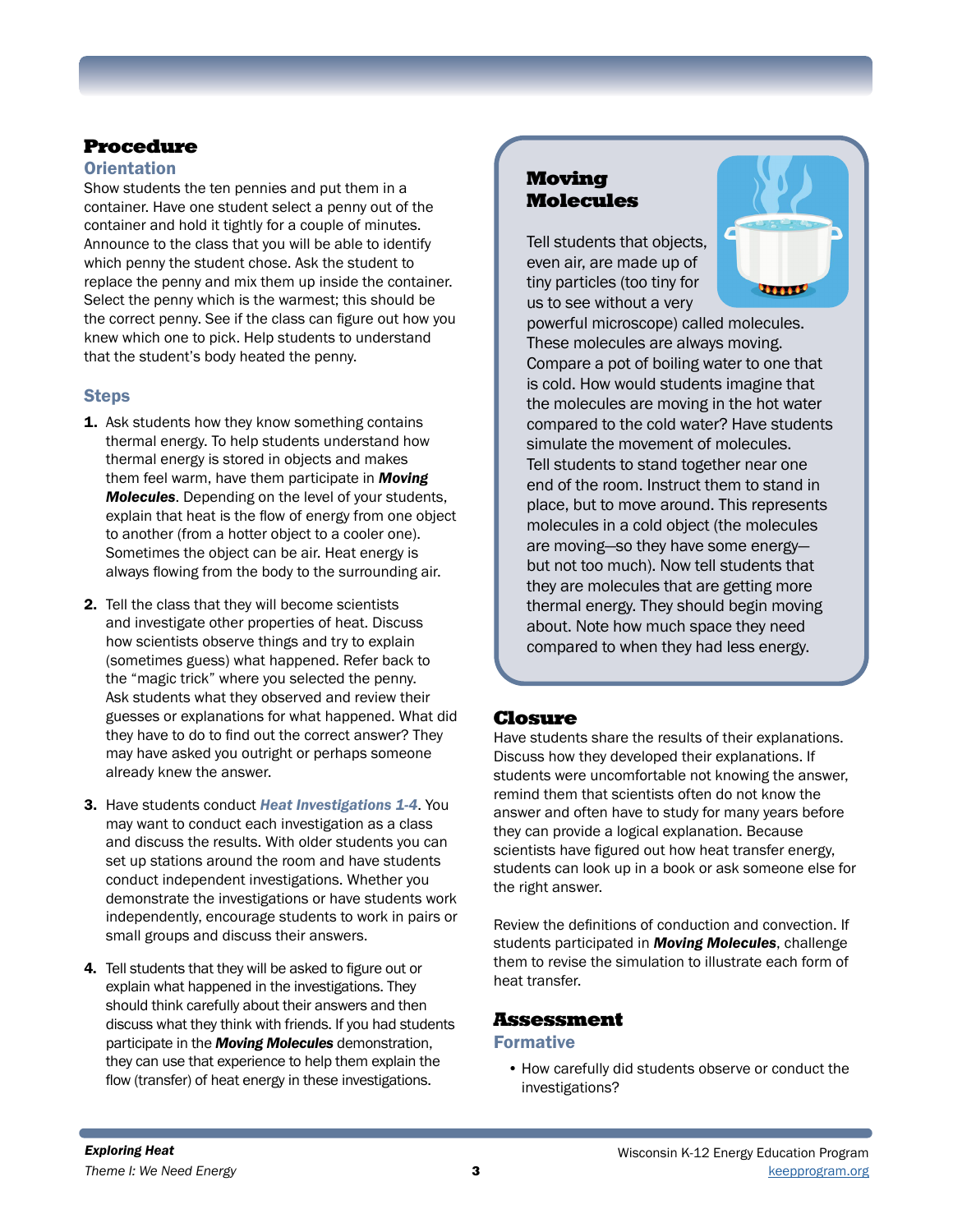- Were students' explanations thoughtful? Did they seriously discuss their answers with each other?
- Can students provide a definition for thermal energy, convection, and conduction?

#### **Summative**

Have students identify how a pot of boiling water on a hot stove illustrates both conduction and convection. Tell them to draw a picture of this situation and use arrows to identify each type of heat energy. For example, to represent convection, you can draw spiraling arrows to show current (convection currents are in the water as it boils and in the air surrounding the pot). Short arrows can show where conduction is taking place (the pot is heated by the coil through conduction and heat travels throughout the pot and to the water through conduction). NOTE: If students have studied radiation, they can add this form of heat energy as well.

#### Extensions

Older students can explore heat transfer by radiation. Heat travels from the sun by a process called radiation. Unlike convection and conduction, radiation does not travel from one molecule to another. Instead, heat energy travels as infrared rays, which are one form of invisible light. When infrared rays strike a material, the molecules in that material move faster. Certain materials, such as dark-colored materials, absorb infrared rays better than others do. Other substances do not absorb radiant heat very well; they reflect it instead. Shiny or white surfaces reflect more radiant heat than they absorb.

Students are probably familiar with several things that transfer heat via radiation (for example, they emit infrared light rays). These include irons, stoves, flames, and light bulbs. Help students to understand that the heat they feel is most likely from convection, though, because these items are surrounded by air molecules (the radiated heat is transferred to the air molecules).

• An ideal way to show heat transfer by radiation is with a radiometer. A radiometer is available from

science supply stores. Radiometers look like a light bulb with a windmill inside (see illustration, right. Each wind mill blade has one side covered with a light colored material that reflects light and the other side covered with a darker colored material that absorbs light. A flashlight will make a radiometer spin, but a hair dryer is not as effective.

• Students can also compare how different-colored objects absorb radiation. Put ice cubes in plastic bags and set the bags on pieces of colored construction paper. Then place each bag out in the sun. Which one melts the fastest?

### Related KEEP Activities

The activity "Exploring Heat" provides an introductory overview of energy transfer. "Taking Temperature" complements this activity; however, use the activities to help students understand the difference between heat and temperature. Other activities that cover energy basics include "Evidence of Energy" and "Potentially Kinetic." The concept of heat is also discussed in "Station Break" and "Where Does It Get Its Energy?"

#### © 2020 Wisconsin Center for Environmental Education

The Wisconsin K-12 Energy Education Program is supported through funding from

4



Wisconsin K-12 Energy Education Program (KEEP) **College of Natural Resources University of Wisconsin-Stevens Point** 









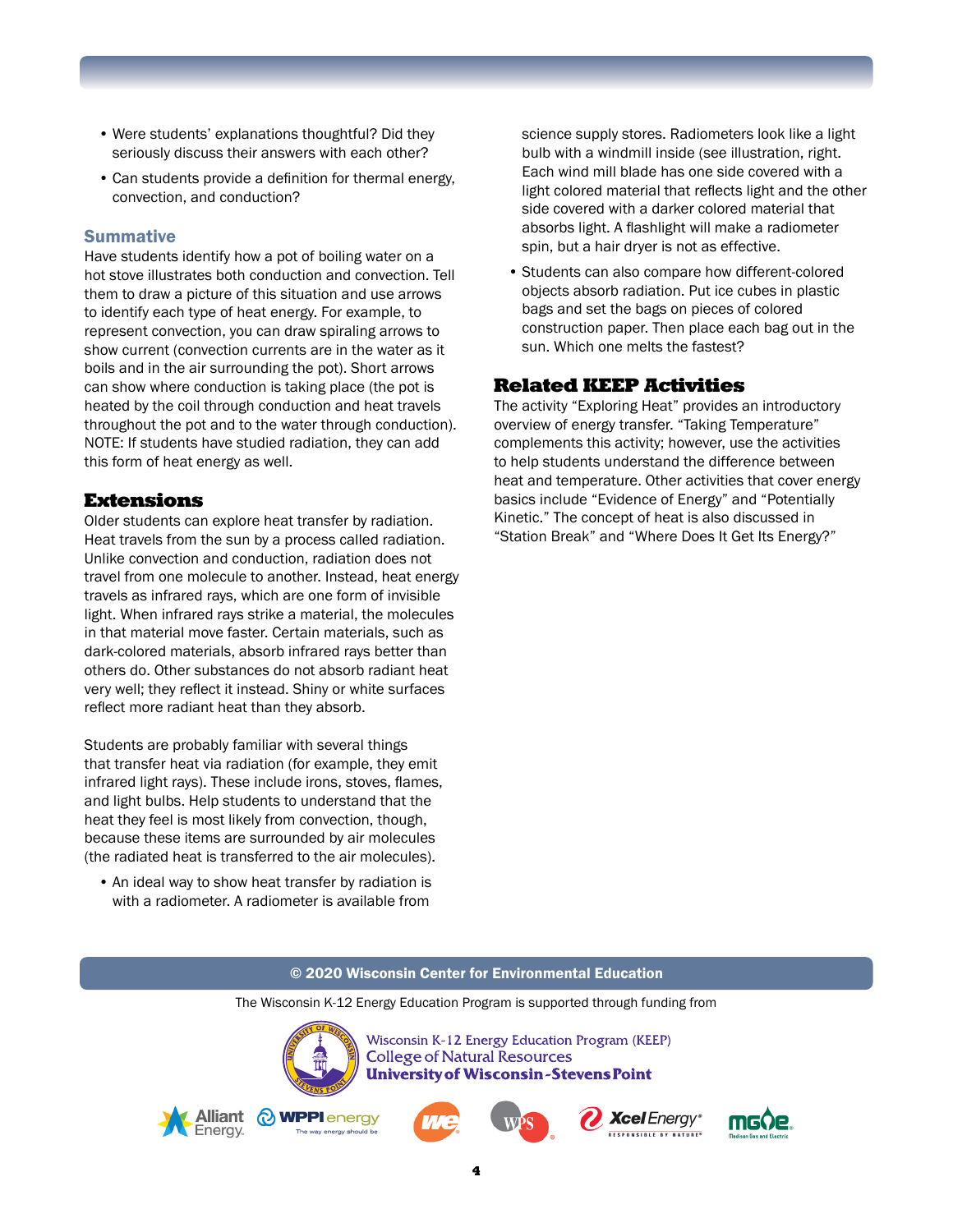## Explore Heat Transfer and Expansion

Materials: Saucepan filled with hot water; Oven mitts or gloves; Empty glass bottle (such as a ketchup or syrup bottle); Rock or pennies to weigh down bottle; Balloon

Directions: Put a balloon over the top of an empty ketchup bottle (you may need to put a rock in the bottom of the bottle for weight). Give the bottle to your teacher to place in a saucepan of hot water. Caution: Water is very hot!

1. Describe or draw what happens:

2. Provide an explanation for what happened:

3. Discuss your explanation with a friend and rewrite your explanation if you think it needs it.

Teachers' Note: You may want to demonstrate this activity, as the water may need to be very hot. The balloon should expand because the air inside the bottle gains heat energy and the molecules move around more, filling the space inside the balloon (see *Moving Molecules*).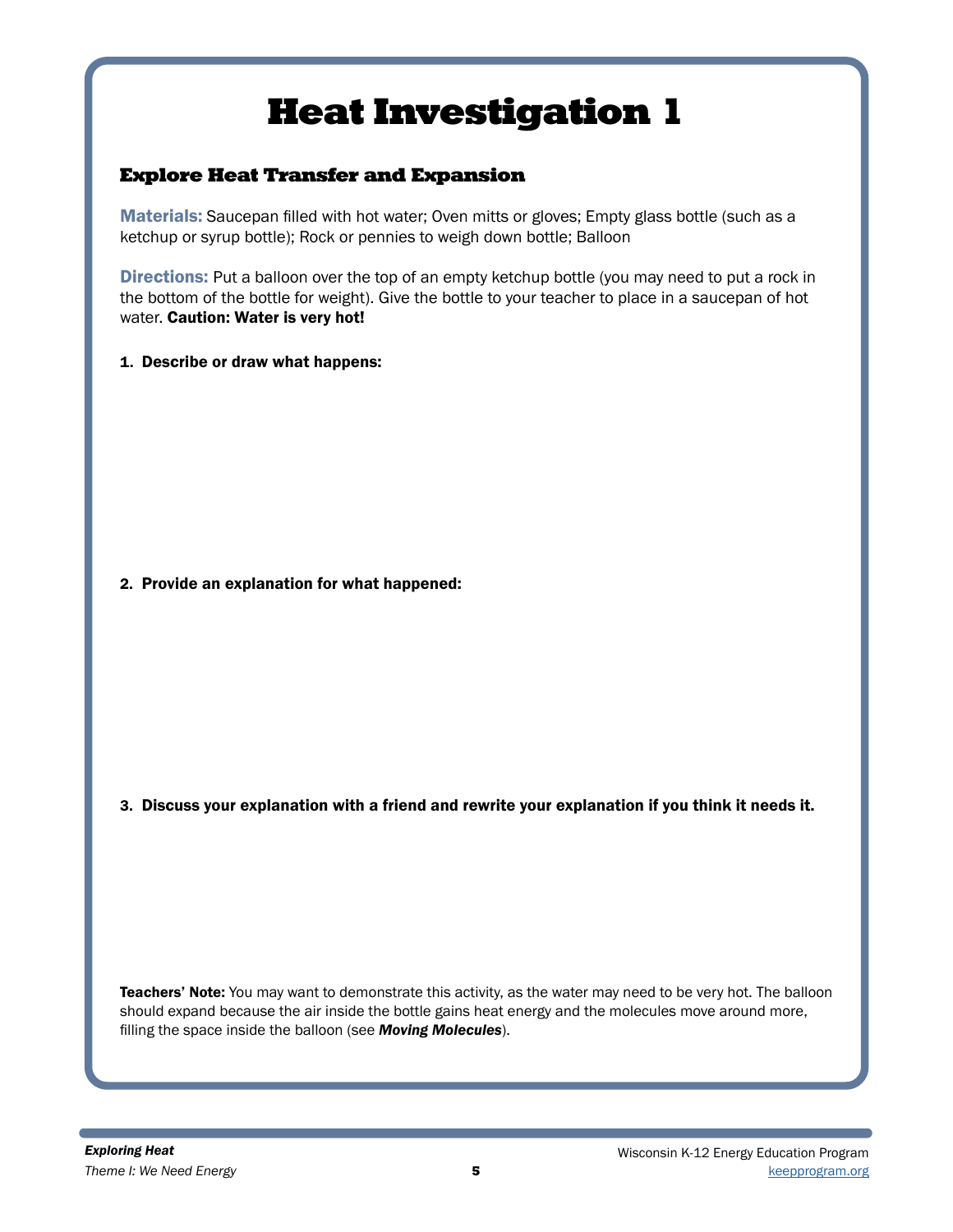# Explore Thermal Energy and Density

Materials: Hot and cold water; Oven mitts or gloves, Large clear pitcher/bowl/vase, Small clear glass canning jar/beaker; Aluminum foil, Food coloring (1 color), Rubber band, Skewer

### Directions:

- 1. Fill a small clear jar/beaker with colored hot water. Caution: Water is very hot! Cover the top of the jar/beaker with aluminum foil and place a rubber band around it to hold it in place.
- 2. Set the jar/beaker into the large clear pitcher/bowl/vase.
- 3. Pour cold water into the pitcher/bowl/vase until the water completely covers the top of the jar/ beaker.
- 4. Use a skewer to poke a small hole into the aluminum foil that is covering the jar/beaker.
- 5. Watch the warmer, colored water rise through the pitcher/bowl/vase of clear, cold water.

### Why do you think the warmer water rises to the top?

Teachers' Note: This investigation should help students understand that warm water is less dense than cold water. It will also demonstrate the Second law of thermodynamics - heat flows spontaneously from warmer to cooler temperatures, not the reverse.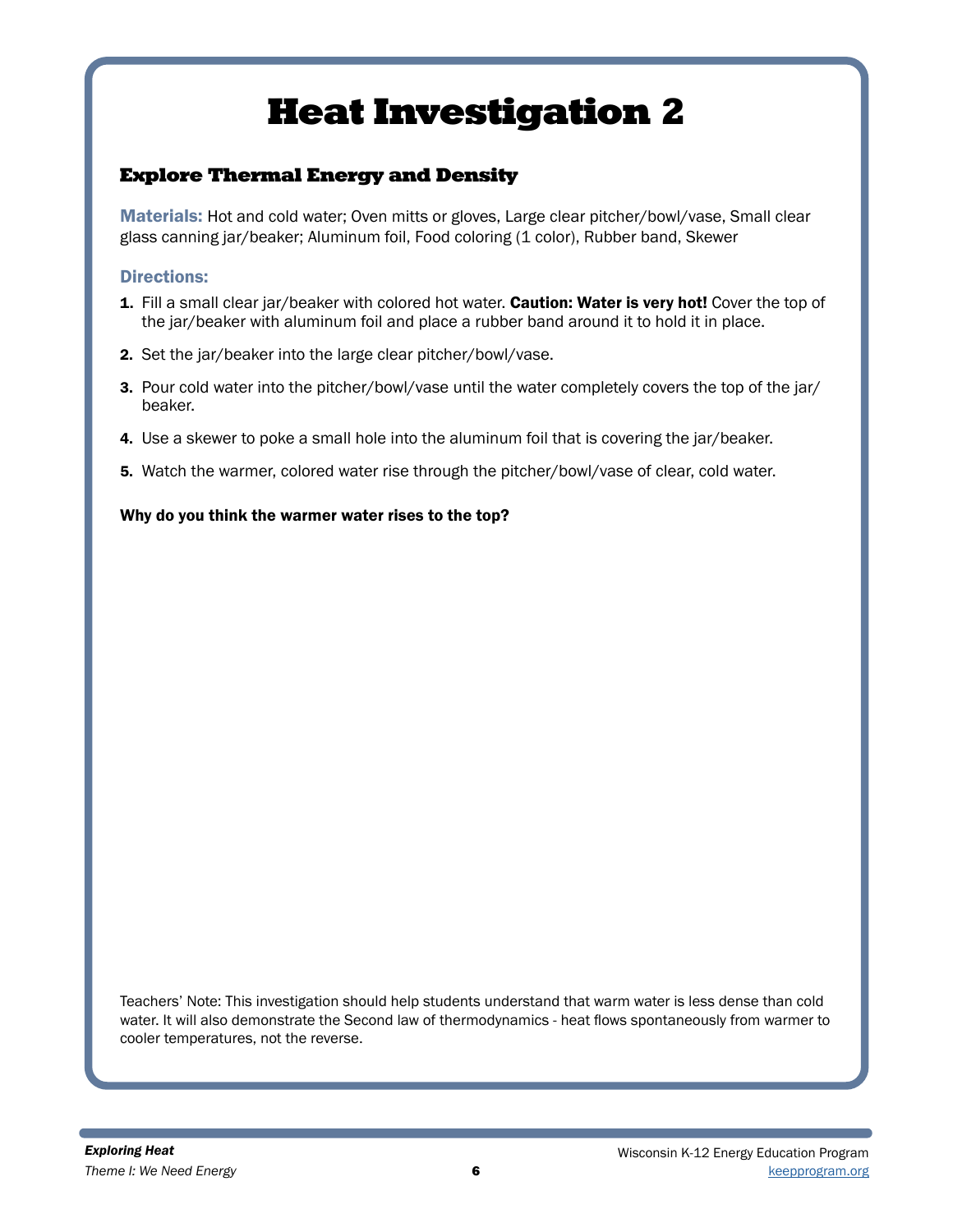## Explore How Heat Travels through Conduction

Materials: Spoons made of different materials (like wood, stainless steel, aluminum, plastic); Hot water in a saucepan

**Directions:** Give the metal spoon to your teacher to place in a saucepan of hot water. **Caution:** Water is very hot! After a few minutes, with your teacher's permission, feel the end of the spoon. It should feel warm.

- 1. Describe how you think the heat moved from the water through the spoon.
- 2. Discuss your explanation with a friend and rewrite your description if you think it needs improvement.
- 3. Heat traveled through the spoon by the process of conduction. Ask your teacher for the definition of conduction and compare it to your description.

Directions: Collect a bunch of spoons made of different materials and determine which is the best conductor of heat. Have your teacher put the spoons in hot water and after a few seconds feel the tip of the handle of each spoon.

- 1. Which is the hottest?
- 2. Arrange the spoons from the best conductor to the worst. Write or draw the order below.
- 3. Why do you think some spoons are better conductors than others?